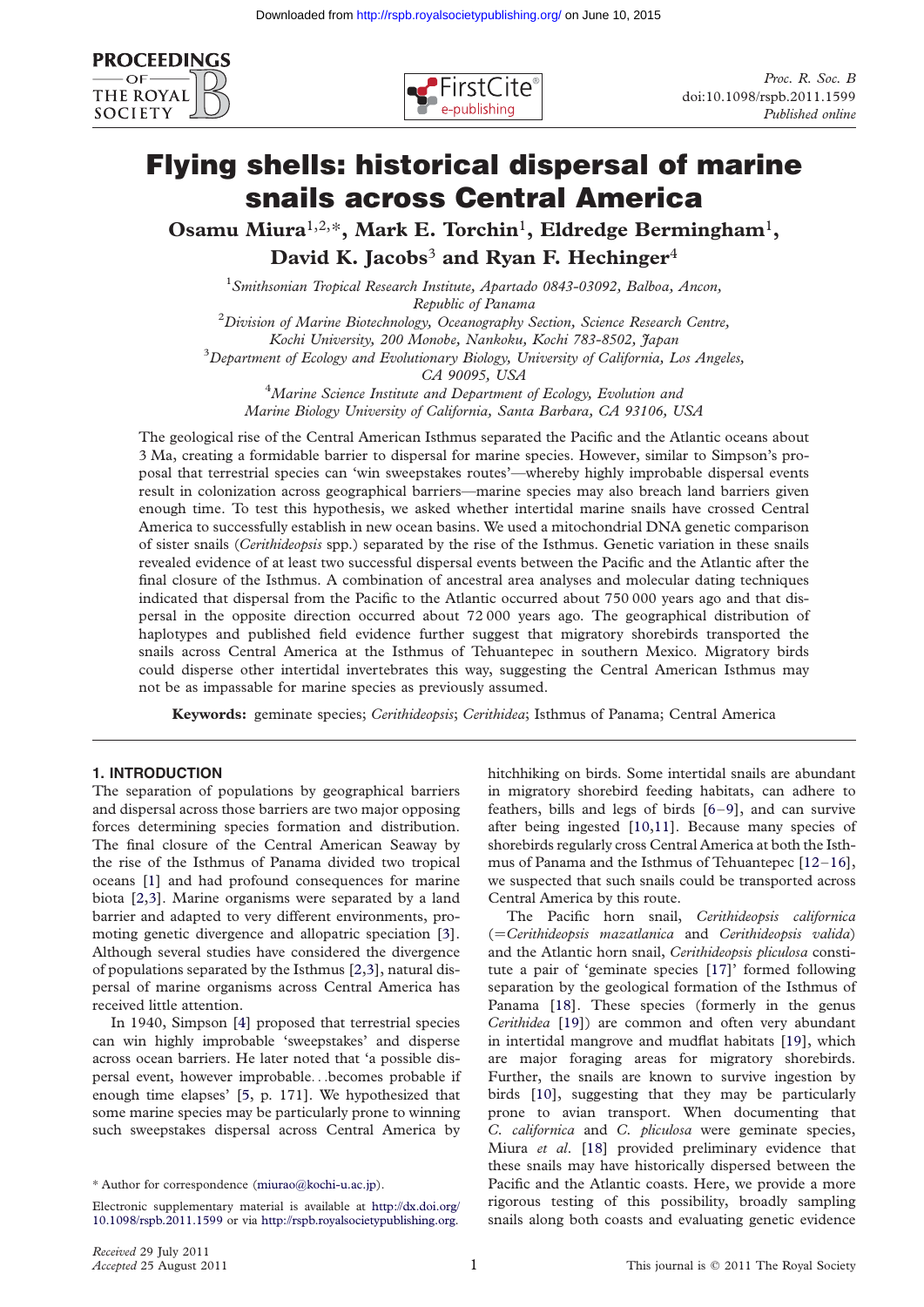which indicates that these marine snails have indeed crossed the Central American land barrier.

## 2. MATERIAL AND METHODS

#### (a) Sample collections

We collected C. californica and C. pliculosa from 29 populations across 30° of latitude along both coasts of North and Central America (electronic supplementary material, table S1). Snails were either frozen or preserved in 95 per cent EtOH. All samples were stored at  $-20^{\circ}$ C in the laboratory for molecular analyses.

We isolated DNA using a modified CTAB procedure [[20\]](#page-5-0). A small piece of tissue from the foot of each snail was homogenized in a solution of 300 ml 2x CTAB and 10 mg  $ml^{-1}$ proteinase K, and incubated at  $60^{\circ}$ C for approximately 1 h, extracted once with phenol/chloroform (v: v, 1:1) and precipitated with two volumes of ethanol. The DNA pellets were briefly washed in 75 per cent ethanol, air-dried for approximately 30 min and dissolved in 50 ml of  $H_2O$ .

#### $(b)$  DNA sequencing

We analysed mitochondrial DNA encoding the cytochrome oxidase  $c$  subunit I (CO1) gene to identify major mitochondrial clades and their phylogeographic patterns. We also analysed the 16S ribosomal RNA gene (16S), 12S ribosomal RNA gene  $(12S)$ , cytochrome b gene  $(Cytb)$  and NADH dehydrogenase subunit 6 gene (ND6) for a single individual from each major clade to estimate times of divergence events. The primer pairs used in this study are listed in electronic supplementary material, table S2. PCR reactions ran for 35 cycles under the following conditions: denaturing at  $94^{\circ}$ C for 60 s, annealing at 50 $\degree$ C for 60 s (45 $\degree$ C for CO1) and extension at  $72^{\circ}$ C for 90 s. The 35 cycles were preceded by an initial denaturing at  $94^{\circ}$ C for 1 min, followed by a final extension of 72°C for 7 min. The PCR products of the samples were purified and sequenced using an automated sequencer (ABI 3130xl). Sequences analysed in this study were deposited in GenBank (accession nos HQ724852– HQ725015).

## (c) Estimation of phylogenetic relationships and genetic parameters

Sequences were aligned by CLUSTALW, implemented in BIOEDIT [\[21\]](#page-5-0) for further phylogenetic analyses. Phylogenetic trees based on the CO1 sequences were constructed using maximum-likelihood analysis (ML) and Bayesian inference (BI). We used the Akaike Information Criterion to determine the best model using MODELTEST [[22](#page-5-0)] (the sequences were not partitioned for codon positions). The  $GTR + I + G$ model was selected for the CO1 gene. The most closely related congener, Cerithideopsis pulchra, was selected for an outgroup based on a higher level phylogeny of Cerithideopsis [\[18](#page-5-0)]. The ML analysis was conducted using PHYML [\[23](#page-5-0)] using a BioNJ starting tree and rate parameter optimization. Node robustness was assessed using non-parametric bootstrapping and 1000 replicates. The BI tree was obtained using MRBAYES [[24\]](#page-5-0). The dataset was run for four million generations with a sample frequency of 100. The first 25 per cent of trees were discarded, such that only 30 001 trees were accepted. Because the software automatically analysed the data in two independent runs, a total of 60 002 trees were analysed to estimate phylogenetic relationships and posterior probability value of each clade. Convergence between

the two runs was tested by examining the potential scale reduction factors.

We used a molecular clock on the five mitochondrial genes (CO1, 16S, 12S, CytB and ND6; approx. 3000 bp total) to estimate divergence time of the major genetic clades. We calibrated the molecular clocks with the final closure of the Panamanian Isthmus at  $3.1-2.8$  Myr ago [[3\]](#page-5-0). We analysed only mitochondrial DNA variation because the available nuclear genes are generally too conserved to allow comparison between the geminate snails [[18\]](#page-5-0). While amplified fragment length polymorphism (AFLP) markers would be ideal to evaluate shallow divergences [[25\]](#page-5-0), mitochondrial DNA provided sufficient resolution for tracking potential dispersal events across the Isthmus owing to its rapid rate of sequence divergence [[26\]](#page-5-0) and absence of recombination [\[27](#page-5-0)]. A likelihood ratio test rejected ( $p < 0.01$ ) the hypothesis of a molecular clock [\[28](#page-5-0)]. Thus, dates of divergence were inferred using a relaxed molecular clock, following the uncorrelated relaxed lognormal clock implemented in BEAST v. 1.5.4 [[29\]](#page-5-0). A uniform prior distribution was used for the split of the clades assumed to be separated by the rise of the Isthmus. The Yule speciation model was used as a tree prior. The best evolutionary model was determined using MODELTEST [\[22](#page-5-0)], which selected HKY for the 12S gene,  $HKY + I$  for 16S gene,  $K3Put + I$  for ND6 gene and  $HKY + I + G$  for the CO1 and Cytb genes. The combined dataset was partitioned among genes. We used gene-specific models and unlinked all parameters among genes. The analysis was run for 10 million generations, sampled every thousand steps and the first thousand samples were discarded as burn-in. To check for convergence and to visualize the results, we used TRACER v. 1.4.1 and FIGTREE v. 1.2.3 [\[29](#page-5-0)]. Ideally, fossil calibration would provide another independent measure for our dating analysis [[30\]](#page-5-0), but fossil records for Cerithideopsis are not available.

We obtained CO1 haplotypes network trees using maximum parsimony and TCS 1.21 [\[31](#page-5-0)].

We tested the monophyly of snails from the Pacific or snails from the Atlantic using both the Shimodaira – Hasegawa (SH) test [[32\]](#page-5-0) and the approximately unbiased (AU) test [\[33](#page-5-0)] in CONSEL [[34\]](#page-5-0). We constrained the Pacific and the Atlantic snails to be monophyletic, respectively, and tested it against the unconstrained (best) tree.

We used three types of ancestral area analyses to identify ancestral areas for the major clades: (i) dispersal –vicariance analysis [\[35](#page-5-0)], (ii) ancestral area analysis (AAA [\[36](#page-5-0)]), and (iii) weighted ancestral area analysis [\[37](#page-5-0)]. All AAAs used a cladogram based on the phylogeny shown in [figure 1.](#page-2-0)

We compared CO1 haplotype variation within and among populations using statistics from analysis of molecular variance using ARLEQUIN v. 3.0 [[38](#page-5-0)].

### 3. RESULTS AND DISCUSSION

We found high mitochondrial DNA CO1 genetic variation along both coasts [\(figure 1](#page-2-0)). Snails were separated into two major phylogenetic clades (clades A and B), both composed of several genetically well-separated subgroups. First, we identified the genetic divergence associated with the closure of the Central American Seaway [\[3\]](#page-5-0). The two major clades A and B are characterized by 8.5 per cent K2P distance and 29.7 per cent Ks (silent site) distance (point 1, [figure 1\)](#page-2-0). This distance corresponds with the CO1 genetic distances that Lessios [\[3](#page-5-0)]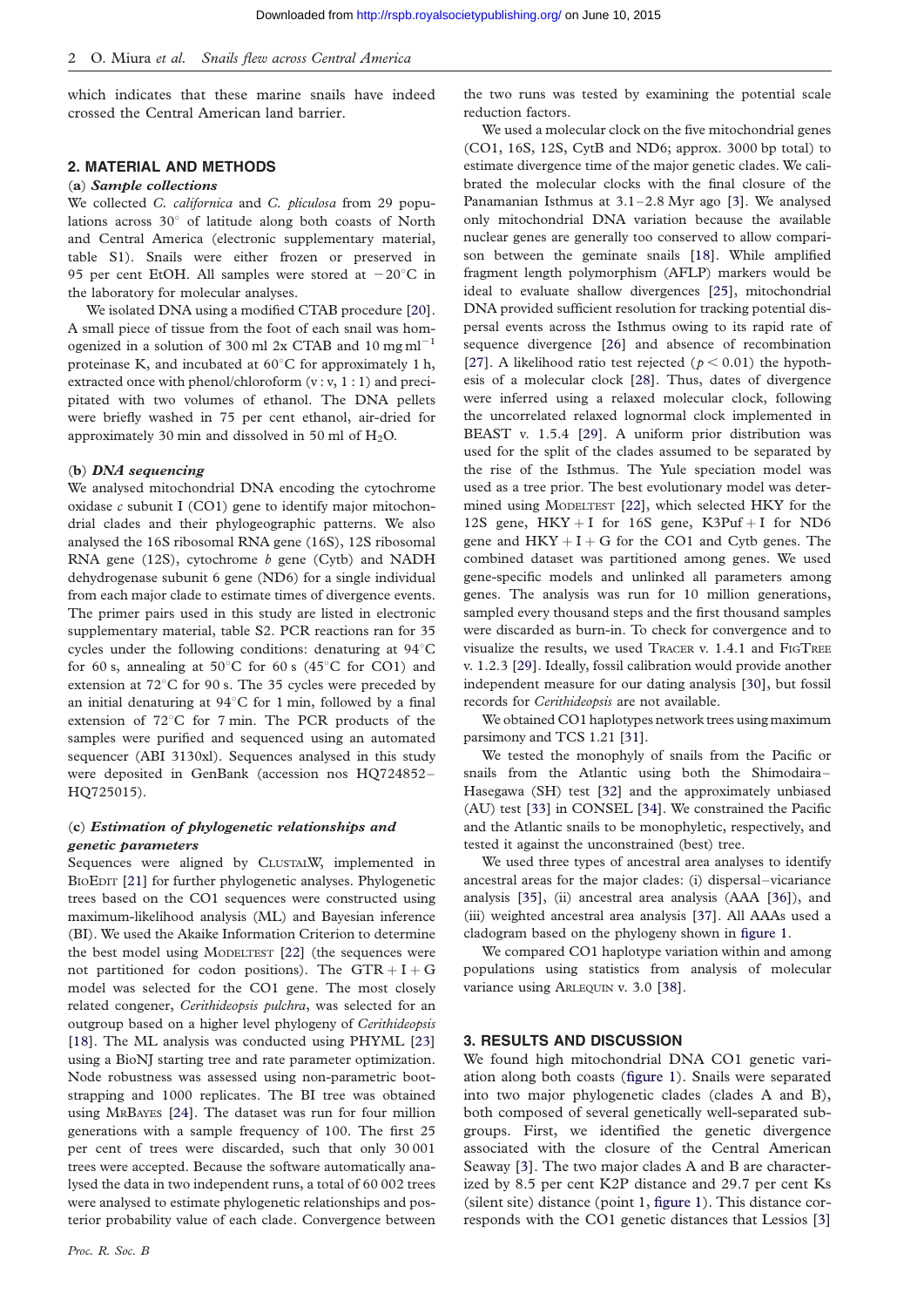<span id="page-2-0"></span>

Figure 1. Molecular phylogeny and geographical distribution of the intertidal snails, Cerithideopsis californica and C. pliculosa. A maximum-likelihood tree was constructed based on 873 bp of the CO1 gene. The major clades are categorized as clades A, B and the detailed subclades are within. Numbers near nodes are the support values for the clade from the different analyses (ML/BI). The scale bar represents the phylogenetic distances expressed as units of expected nucleotide substitutions per site. Phylogenetic relationships within the clades are shown in electronic supplementary material, figure S1. The distributions of the major genetic clades are shown at the right side of the figure. Numbers near the geographical points indicate sample size. Letters indicate sampling sites (see electronic supplementary material, table S1).

reported for four other gastropod geminate species pairs separated by the closure of the Seaway (average K2P distance  $7.4-9.2\%$  and average Ks distance  $23.5-30.3\%$ ) and with what Miura et al. [\[18\]](#page-5-0) report for this geminate pair. Interestingly, both clades A and B contain individuals from both coasts. This is obvious in figure 1 and, further, monophyly of the snails from the Pacific or from the Atlantic is rejected by both the SH and AU tests ( $p <$ 0.01). A divergence within clade A (point 2) separates Pacific and Atlantic individuals (subclades A-1 and A-2; figure 1). Genetic divergence (K2P =  $4.0\%$ , Ks =  $12.6\%$ ) at this point was less than half the divergence characterizing point 1 or the distances separating other geminate gastropods [\[3](#page-5-0)]. Similarly, the Pacific and the Atlantic snails in subclade B-1 exhibited a small divergence  $(K2P = 0.9\%,$  $Ks = 2.4\%$ ; see electronic supplementary material, figure S1). These results suggest that separation by the rise of the Isthmus of Panama produced the major genetic clades, A and B, and that after the final closure of the Seaway there were at least two dispersal events between the Pacific and the Atlantic.

We used the phylogenetic patterns of each major clade to reconstruct ancestral distributions and infer directionality of the cross land barrier dispersals. All three historical biogeographic analyses identified the Pacific as the ancestral area of clade A, and the Atlantic as the ancestral area of clade B (table 1). These methods implicitly employ phylogenetic diversity to infer the ancestral area, as ancestral populations probably have higher diversity than more recently colonized sites. Indeed, clade A has two highly diverged subclades in the Pacific (A-1 and A-3), while only a single subclade was found in the Atlantic (A-2). Similarly, clade B has two genetically distinct subclades in the Atlantic (B-1 and B-2), while only one of those (B-1) appears in the

Table 1. The results of the ancestral area analyses. (Ancestral areas were estimated by dispersal–vicariance analysis (DIVA), the ancestral area analysis (AAA), and the weighted ancestral area analysis (WAAA). All results indicate the Pacific origin of clade A and the Atlantic origin of clade B.)

| clade   | ocean               | DIVA                  | AAA(G/L)     | WAAA (PI)    |
|---------|---------------------|-----------------------|--------------|--------------|
| clade A | Pacific<br>Atlantic | $\left( \right)$      | 2.00<br>0.50 | 3.00<br>0.33 |
| clade B | Pacific<br>Atlantic | -<br>$\left( \right)$ | 0.50<br>2.00 | 0.33<br>3.00 |

Pacific. Importantly, snails from the upper Gulf of California form a unique subclade (A-3, figure 1), owing to the isolating influence driven by the Baja California Peninsula [\[39\]](#page-6-0), and the presence of this unique and old lineage in the Pacific further indicates a Pacific origin of clade A. Similarly, the basal subclade B-2 was found only along the Atlantic Coast of Nicaragua (figure 1), suggesting the Atlantic origin of clade B. These results further support that the rise of the Isthmus of Panama isolated clade A in the Pacific and clade B in the Atlantic. These groups diversified to several subclades within each ocean after the Isthmus formed. Subsequently, individuals from clade A dispersed from the Pacific to the Atlantic, forming subclade A-2, and individuals of subclade B-1 dispersed more recently from the Atlantic to the Pacific, creating its current distribution.

We calibrated the molecular clock for the five mitochondrial genes assuming that the divergence at point 1 corresponds to the final closure of the Central American Seaway at  $3.1 - 2.8$  Myr ago [[3\]](#page-5-0). Analyses indicated that dispersal from the Pacific to the Atlantic occurred about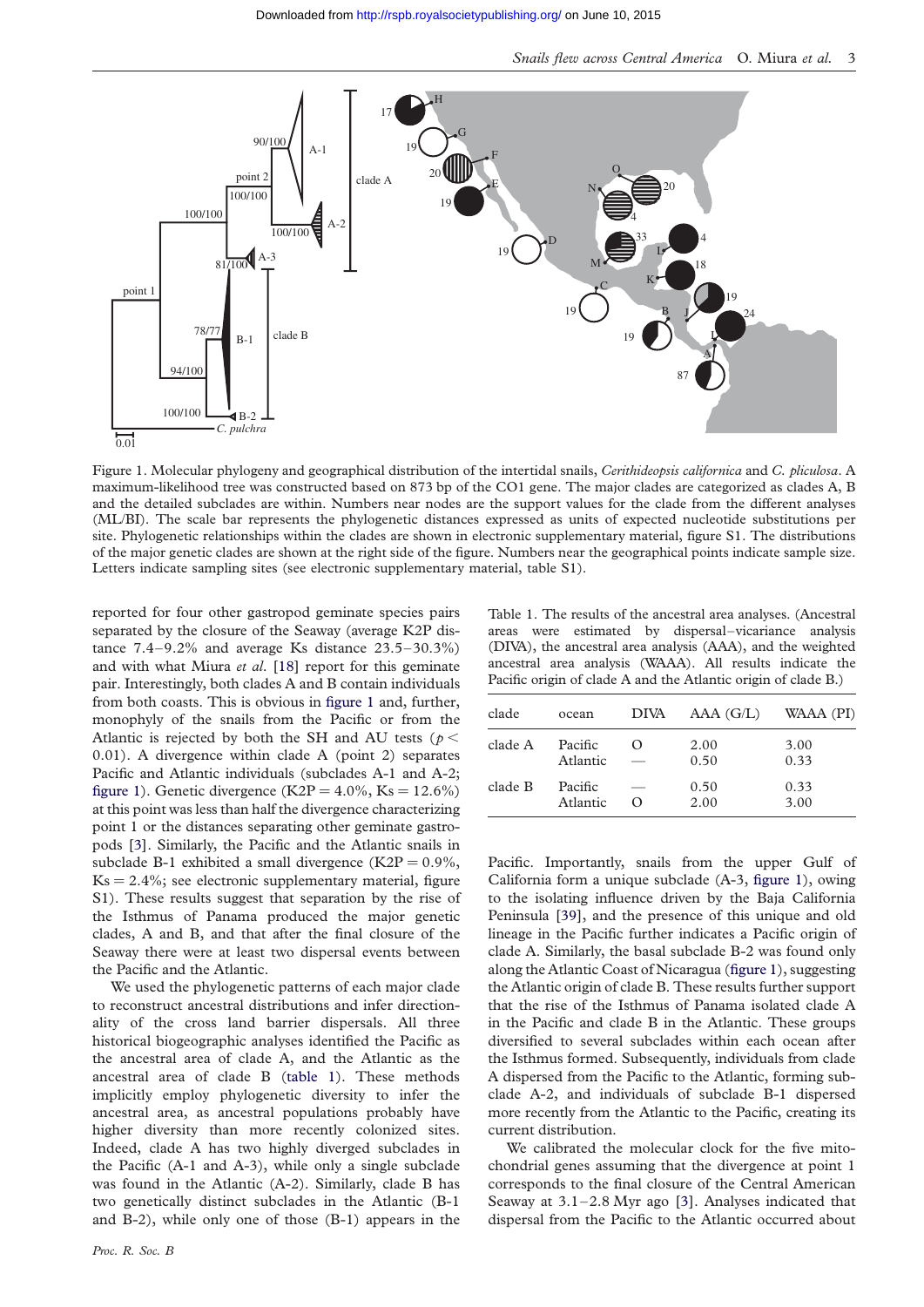

Figure 2. Divergence time estimates for the major clades in C. californica and C. pliculosa based on the CO1, 16S, 12S, Cytb and ND6 genes (totally 2952 bp). Horizontal bars represent the upper and lower interval bounds for 95% of the highest posterior densities (HPDs). Each gene tree is shown in electronic supplementary material, figure S2.

750 000 years ago (430 000–1 100 000 years ago: 95% highest posterior density (HPD); figure 2) and that dispersal from the Atlantic to the Pacific occurred about 72 000 years ago (13 000–147 000 years ago: 95% HPD, figure 2).

Until the 1914 breach of the Panama Isthmus by the Panama Canal, coastal organisms were completely separated by land. Dispersal over the Central American land barrier is the most likely explanation for our results. It is implausible that the snails dispersed around the North American arctic or the southern tip of South America (approx. 20 000 km) because the geographical range of Cerithideopsis does not extend beyond warm temperate regions [\[40\]](#page-6-0) and the snails are either direct developers or have short-lived larvae [[41](#page-6-0)]. Additionally, the absence of identical mitochondrial haplotypes on both sides of the Isthmus of Panama despite extensive sampling (electronic supplementary material, table S1) suggests that Cerithideopsis has not dispersed through the approx. 100 year old Panama Canal, as have some other marine organisms [\[42,43](#page-6-0)]. Temporary connections between the Pacific and the Atlantic Oceans about 1.9 Ma [[44](#page-6-0)] are thought to have facilitated the post-Isthmian dispersal of some marine species [\[45\]](#page-6-0). However, our dates  $(0.02-0.14)$ and  $0.43 - 1.1$  Myr ago) for dispersal events are too late for this and much earlier than would be predicted for human-mediated dispersal.

We posit that transport by migrating shorebirds is the most parsimonious explanation for the bidirectional dispersal of Cerithideopsis across Central America. Cerithideopsis snails live in habitats used by millions of shorebirds. These shorebirds regularly cross Central America over two migration flyways: the Isthmus of Tehuantepec in southern Mexico [\[12](#page-5-0)–[14,16\]](#page-5-0), and the Isthmus of Panama [\[15\]](#page-5-0). Further, birds can transport small invertebrates [\[7\]](#page-5-0). Small, juvenile Cerithideopsis snails could become attached to bird feathers or appendages via their sticky mucus. Additionally, several species of shorebirds ingest Cerithideopsis and the snails can survive. For example, Sousa [\[10\]](#page-5-0) found approximately 30 per cent survivorship of Cerithideopsis snails in regurgitation pellets of the willet (Tringa semipalmata). Regurgitation can occur days to weeks after feeding [\[46\]](#page-6-0), which is sufficient time to cross either the Tehuantepec or Panama trans-Isthmian flyways (200 and 70 km wide, respectively).

To identify the most likely locations of the over-land dispersals, we constructed haplotype networks. Concerning the dispersal of clade A from the Pacific to the Atlantic, all encountered members of subclade A2 were in the Gulf of Mexico ([figure 1\)](#page-2-0). Further, the network tree shows that A2 haplotypes in Galveston, USA, are most closely related to Pacific A1 haplotypes (figure  $3a$ ). This suggests dispersal occurred in the Gulf of Mexico, across the Isthmus of Tehuantepec rather than over the narrower Isthmus of Panama. The lack of geographical structure for Pacific A1 precludes elucidating a specific Pacific source location for the colonization ([table 2\)](#page-4-0). Concerning the dispersal from the Atlantic to the Pacific, the network tree of the subclade B1 shows that all Pacific haplotypes were derived from a haplotype currently in Mandinga, Mexico [\(figure 3](#page-4-0)b). This suggests that snails dispersed south across the Isthmus of Tehuantepec from the Gulf of Mexico to the Pacific. Here, the data suggest a source for the Atlantic to the Pacific dispersal (Mandinga) but the lack of genetic structure in Pacific B1 populations precludes pinpointing a colonization location ([table 2](#page-4-0)). The relative lack of genetic structure in Pacific Cerithideopsis populations (both A1 and B1) may be owing to greater planktonic dispersal ability of Pacific snails at low latitudes [\[41](#page-6-0)]. Nevertheless, the available data suggest that both dispersal events occurred across the Isthmus of Tehuantepec.

Contemplating the distribution of species across the continents, Simpson argued that given enough time,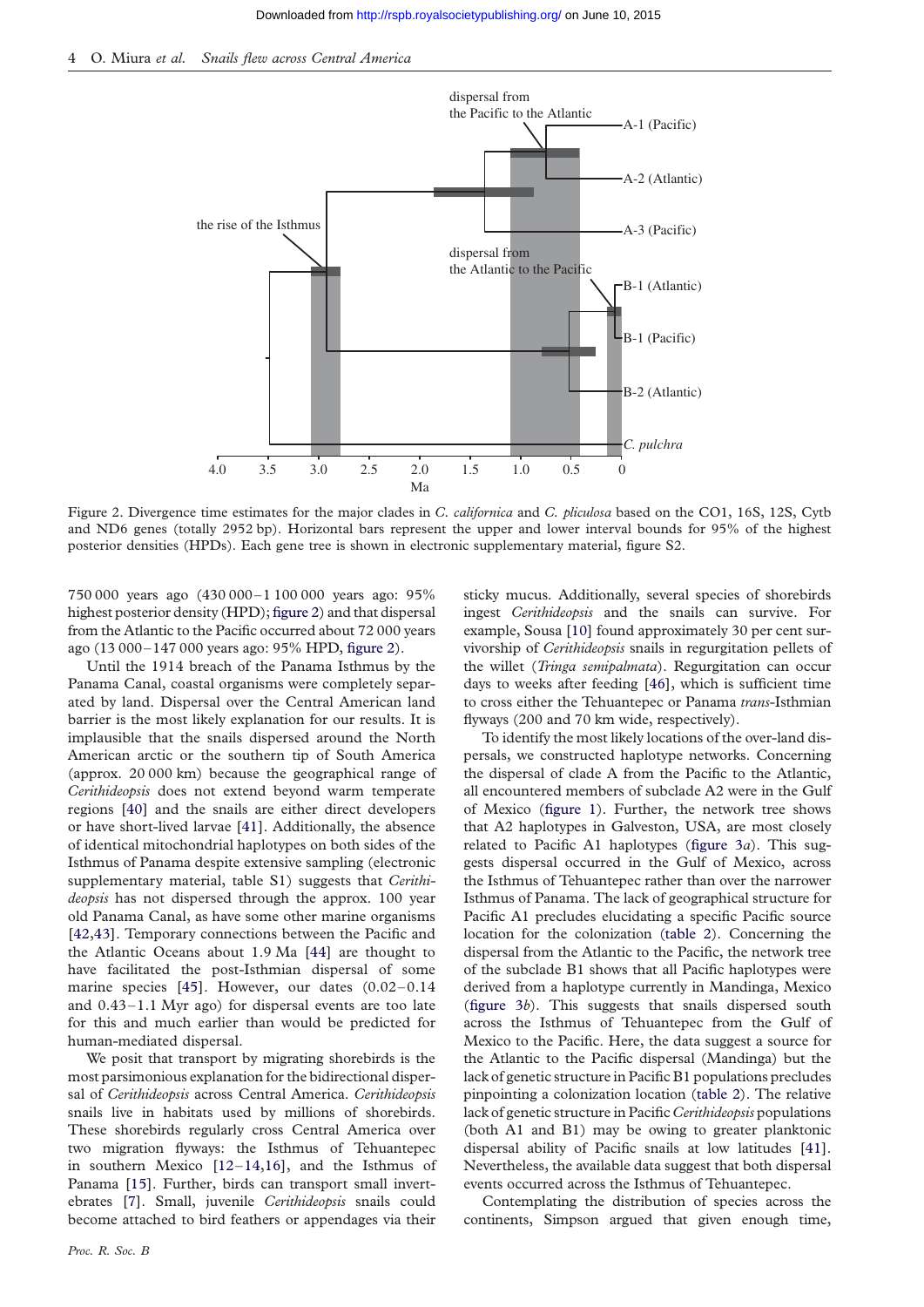<span id="page-4-0"></span>

Figure 3. Mitochondrial haplotype networks of Cerithideopsis californica and C. pliculosa, subclades A1 and A2 (a), and subclade B1 (b) based on the CO1 gene. Circle sizes are proportional to the number of individuals observed for each haplotype. The small black circles represent unobserved single-nucleotide substitutions. The pie chart coloration/shading indicates the regions where haplotypes were collected (see electronic supplementary material, table S1).

Table 2. Analysis of molecular variance of C. californica in the Pacific (subclades A1 and B1) and C. pliculosa in the Atlantic (subclades A2 and B1).

| ocean    | clade          | source of<br>variation   | d.f.                       | per cent of<br>variation | $\phi_{\text{ST}}$ |
|----------|----------------|--------------------------|----------------------------|--------------------------|--------------------|
| Pacific  | subclade<br>A1 | among<br>within<br>total | 11<br>108<br>119           | 24.82<br>75.18           | 0.25               |
|          | subclade<br>B1 | among<br>within<br>total | 8<br>69<br>77              | 47.47<br>52.53           | 0.47               |
| Atlantic | subclade<br>A2 | among<br>within<br>total | $\mathfrak{D}$<br>47<br>47 | 82.13<br>17.87           | 0.82               |
|          | subclade<br>B1 | among<br>within<br>total | 7<br>59<br>66              | 90.41<br>9.59            | 0.90               |

improbable events become probable [\[5](#page-5-0)]. Our results indicate that, similar to the way terrestrial species can disperse over inhospitable water barriers to colonize land masses [\[47,48](#page-6-0)], marine species may disperse over land to colonize new oceans. While thousands of marine species were separated by the closure of the Central American Seaway, we show that marine species can occasionally breach this barrier despite the low probability of doing so. Several potential filters limit the probability of successful colonizations, similar to contemporaneous species invasions, which also involve a sequence of stages with sometimes independent probabilities of failure [\[49](#page-6-0)]. Natural dispersal events over land barriers by marine species are unlikely because individuals may not be picked up, survive the journey, survive in the novel environment, find mates or fail to establish purely owing to demographic stochasticity [\[50](#page-6-0)]. Thus, despite the fact that there are many migrating birds that regularly contact with snails, it seems improbable that snails would successfully disperse across Central America. Indeed, our genetic evidence supports this; although successful dispersal and establishment of these marine snails have occurred, it has rarely happened—being detected only two times within 3 Myr. We suspect that future molecular genetic data will reveal that other marine species, particularly common intertidal species, have probably also been dispersed across Central America by birds.

Reproductive incompatibility between geminate species pairs is not always complete as demonstrated by laboratory hybridization experiments between geminate species of gobioid fishes [[51](#page-6-0)] and sea urchins [\[52,53](#page-6-0)]. We postulate that introgressive hybridization with 'native' individuals facilitated the retention and spread of the dispersed 'non-native' alleles that we detected. Despite being able to morphologically distinguish Pacific from Atlantic snails (O. Miura 2009, personal observation), there were no obvious morphological differences between individuals with the Pacific or the Atlantic mitochondrial haplotypes when they occurred in the same locality. Future analyses of highly variable nuclear markers (such as AFLP or microsatellites) could confirm the occurrence of introgressive hybridization between the Pacific and the Atlantic snails.

Charles Darwin first postulated that invertebrates, including marine snails, could be dispersed long distances by birds [\[7](#page-5-0)]. However, in contrast to terrestrial and freshwater invertebrates [\[8](#page-5-0)[,54\]](#page-6-0), there is little evidence for this for marine animals. Our genetic evidence coupled with evidence from field studies provide a conservative estimate that marine snails crossed Central America on two separate occasions, established their alleles, which subsequently spread along both coasts. This suggests that not only is such passive dispersal possible for marine organisms, but that it can occur across seemingly insurmountable barriers. Consistent with the emerging paradigm for island biogeography in which both vicariance processes and dispersal shape the distribution of terrestrial species [[55](#page-6-0)], these marine dispersal events, while rare, could profoundly impact the ecology and evolution of marine species.

We thank Y. Kam, S. Jagadeeshan, E. Ochoa, A. Jaramillo, V. Frankel, J. Johnston, A. Cornejo, J. Lorda, R. Bastida-Zavala, R. Guerrero-Arenas, I. Jiménez-García, A. Armitage, A. Schulze, D. Aguirre, E. Mendoza, J. Violante-González, E. Siu-Estrada and N. Aleman for field assistance. We are especially indebted to C. Schlöder for invaluable field, laboratory and logistical assistance. We are grateful to G. Ruiz for providing us with additional specimens. We thank H. Lessios, O. Sanjur, S. Chiba, O. Puebla, A. Kuris and K. Lafferty and two anonymous reviewers for providing useful comments on the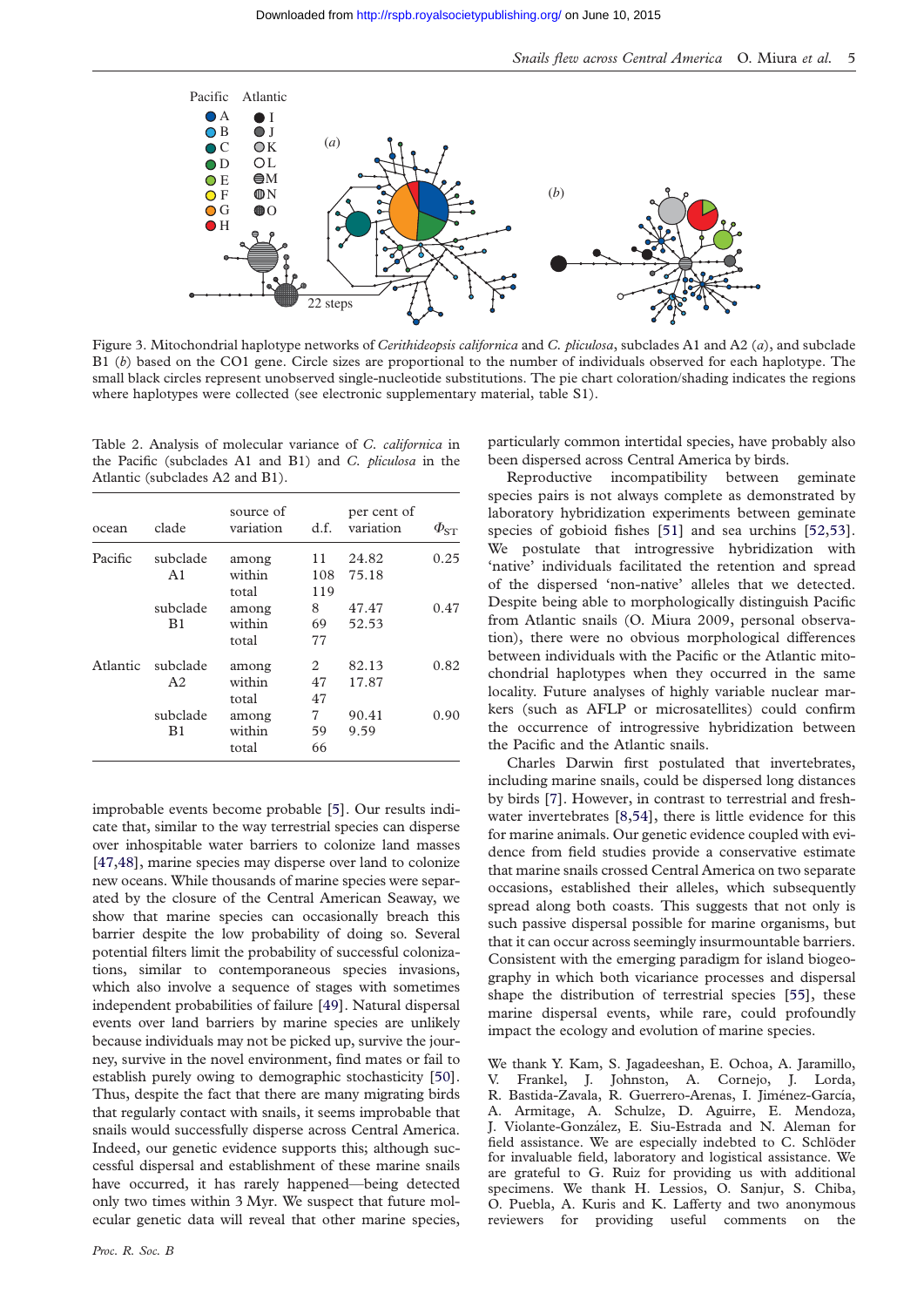<span id="page-5-0"></span>manuscript. We thank the crew of the R. V. Urraca and the staff of the STRI's Naos Island Laboratories, Bocas del Toro Marine Station, Galeta Marine Station, Smithsonian Marine Station at Fort Pierce and Carrie Bow Cay Marine Laboratory. Support was provided by the STRI and the Smithsonian Marine Science Network including an MSN Post-doctoral Fellowship and an STRI Hoch fellowship to O.M.; the Japan Society for the Promotion of Science (Grant-in-Aid for JSPS Fellows to O.M.); and the California Sea Grant. This work was facilitated by the Global Invasions Network NSF RCN DEB-0541673.

# **REFERENCES**

- 1 Coates, A. G. & Obando, J. A. 1996 The geologic evolution of the Central American Isthmus. In Evolution and environment in tropical America (eds J. B. C. Jackson, A. F. Budd & A. G. Coates), pp. 21–56. Chicago, IL: University of Chicago Press.
- 2 Lessios, H. 1998 The first stage of speciation as seen in organisms separated by the Isthmus of Panama. In Endless forms: species and speciation (eds D. Howard & S. Berlocher), pp. 186 –201. New York, NY: Oxford University Press.
- 3 Lessios, H. A. 2008 The great American schism: divergence of marine organisms after the rise of the Central American Isthmus. Annu. Rev. Ecol. Evol. Syst. 39, 63–91. ([doi:10.](http://dx.doi.org/10.1146/annurev.ecolsys.38.091206.095815) [1146/annurev.ecolsys.38.091206.095815\)](http://dx.doi.org/10.1146/annurev.ecolsys.38.091206.095815)
- 4 Simpson, G. 1940 Mammals and land bridges. *J. Wash.* Acad. Sci. 30, 137–163.
- 5 Simpson, G. 1952 Probabilities of dispersal in geologic time. Bull. Am. Mus. Nat. Hist. NY. 99, 163-176.
- 6 Rees, W. J. 1965 The aerial dispersal of mollusca. J. Molluscan Stud. 36, 269 –282.
- 7 Darwin, C. 1859 On the origin of species by means of natural selection, or the preservation of favoured races in the struggle for life. London, UK: John Murray.
- 8 Gittenberger, E., Groenenberg, D., Kokshoorn, B. & Preece, R. 2006 Molecular trails from hitch-hiking snails. Nature 439, 409. [\(doi:10.1038/439409a](http://dx.doi.org/10.1038/439409a))
- 9 Wesselingh, F. P., Cadée, G. C. & Renema, W. 1999 Flying high: on the airborne dispersal of aquatic organisms as illustrated by the distribution histories of the gastropod genera Tryonia and Planorbarius. Neth. J. Geosci. 78, 165-174.
- 10 Sousa, W. P. 1993 Size-dependent predation on the saltmarsh snail Cerithidea californica Haldeman. J. Exp. Mar. Biol. Ecol. 166, 19–37. ([doi:10.1016/0022-0981\(93\)](http://dx.doi.org/10.1016/0022-0981(93)90076-Z) [90076-Z](http://dx.doi.org/10.1016/0022-0981(93)90076-Z))
- 11 Kawakami, K., Wada, S. & Chiba, S. 2008 Possible dispersal of land snails by birds. Ornithol. Sci. 7, 167-171. ([doi:10.2326/1347-0558-7.2.167\)](http://dx.doi.org/10.2326/1347-0558-7.2.167)
- 12 Burger, J., Gochfeld, M. & Ridgely, R. 2010 Migratory behavior of Franklin's gulls (Larus pipixcan) in Peru. Energy Power Eng. 2, 143–147. ([doi:10.4236/epe.2010.23021\)](http://dx.doi.org/10.4236/epe.2010.23021)
- 13 Dalqlest, W. W. 1951 Frigate birds crossing Isthmus of Tehuantepec. Condor 53, 256.
- 14 Schaldach, W. J., Escalante, P., Patricia, B. & Winker, K. 1997 Further notes on the avifauna of Oaxaca, Mexico. An. Inst. Biol. Univ. Nac. Autón. México 68, 91-135.
- 15 Butler, R., Morrison, R., Delgado, F., Ross, R. & Smith, G. 1997 Habitat associations of coastal birds in Panama. Colonial Waterbirds 20, 518 –524. ([doi:10.2307/1521602](http://dx.doi.org/10.2307/1521602))
- 16 Binford, L. C. 1989 A distributional survey of the birds of the Mexican state of Oaxaca. Ornithol. Monogr. 43, 1–418.
- 17 Jordan, D. S. 1908 The law of geminate species. Am. Nat. 42, 73–80. ([doi:10.1086/278905\)](http://dx.doi.org/10.1086/278905)
- 18 Miura, O., Torchin,M. E. & Bermingham, E. 2010Molecular phylogenetics reveals differential divergence of coastal snails separated by the Isthmus of Panama. Mol. Phylogen. Evol. 56, 40–48. [\(doi:10.1016/j.ympev.2010.04.012\)](http://dx.doi.org/10.1016/j.ympev.2010.04.012)
- 20 Doyle, J. J. & Doyle, J. L. 1987 A rapid DNA isolation procedure for small amounts of fresh leaf tissue. Phytochem. Bull. **19**, 11-15.
- 21 Hall, T. 1999 BIOEDIT: a user-friendly biological sequence alignment editor and analysis program for Windows 95/98/NT. Nucleic Acids Symp. Ser. 41, 95–98.
- 22 Posada, D. & Crandall, K. 1998 MODELTEST: testing the model of DNA substitution. *Bioinformatics* 14, 817-818. ([doi:10.1093/bioinformatics/14.9.817\)](http://dx.doi.org/10.1093/bioinformatics/14.9.817)
- 23 Guindon, S. & Gascuel, O. 2003 A simple, fast, and accurate algorithm to estimate large phylogenies by maximum likelihood. Syst. Biol. 52, 696 –704. ([doi:10.1080/](http://dx.doi.org/10.1080/10635150390235520) [10635150390235520\)](http://dx.doi.org/10.1080/10635150390235520)
- 24 Huelsenbeck, J. P. & Ronquist, F. 2001 MRBAYES: Bayesian inference of phylogenetic trees. Bioinformatics 17, 754 –755. [\(doi:10.1093/bioinformatics/17.8.754](http://dx.doi.org/10.1093/bioinformatics/17.8.754))
- 25 Albertson, R., Markert, J., Danley, P. & Kocher, T. 1999 Phylogeny of a rapidly evolving clade: the cichlid fishes of Lake Malawi, East Africa. Proc. Natl Acad. Sci. USA 96, 5107–5110. [\(doi:10.1073/pnas.96.9.5107\)](http://dx.doi.org/10.1073/pnas.96.9.5107)
- 26 Harrison, R. G. 1989 Animal mitochondrial DNA as a genetic marker in population and evolutionary biology. Trends Ecol. Evol. 4, 6–11. ([doi:10.1016/0169-5347\(89\)](http://dx.doi.org/10.1016/0169-5347(89)90006-2) [90006-2](http://dx.doi.org/10.1016/0169-5347(89)90006-2))
- 27 Burton, R. S. & Lee, B. N. 1994 Nuclear and mitochondrial gene genealogies and allozyme polymorphism across a major phylogeographic break in the copepod Tigriopus californicus. Proc. Natl Acad. Sci. USA 91, 5197–5201. ([doi:10.1073/pnas.91.11.5197](http://dx.doi.org/10.1073/pnas.91.11.5197))
- 28 Felsenstein, J. 1981 Evolutionary trees from DNA sequences: a maximum likelihood approach. *J. Mol.* Evol. 17, 368 –376. ([doi:10.1007/BF01734359\)](http://dx.doi.org/10.1007/BF01734359)
- 29 Drummond, A. J. & Rambaut, A. 2007 BEAST: Bayesian evolutionary analysis by sampling trees. BMC Evol. Biol. 7, 214. [\(doi:10.1186/1471-2148-7-214\)](http://dx.doi.org/10.1186/1471-2148-7-214)
- 30 Marko, P. B. 2002 Fossil calibration of molecular clocks and the divergence times of geminate species pairs separated by the Isthmus of Panama. Mol. Biol. Evol. 19, 2005–2021.
- 31 Clement, M., Posada, D. & Crandall, K. 2000 TCS: a computer program to estimate gene genealogies. Mol. Ecol. 9, 1657–1659. [\(doi:10.1046/j.1365-294x.2000.](http://dx.doi.org/10.1046/j.1365-294x.2000.01020.x) [01020.x](http://dx.doi.org/10.1046/j.1365-294x.2000.01020.x))
- 32 Shimodaira, H. & Hasegawa, M. 1999 Multiple comparisons of log-likelihoods with applications to phylogenetic inference. Mol. Biol. Evol. 16, 1114–1116.
- 33 Shimodaira, H. 2002 An approximately unbiased test of phylogenetic tree selection. Syst. Biol. 51, 492-508. ([doi:10.1080/10635150290069913](http://dx.doi.org/10.1080/10635150290069913))
- 34 Shimodaira, H. & Hasegawa, M. 2001 CONSEL: for assessing the confidence of phylogenetic tree selection. Bioinformatics 17, 1246–1247. [\(doi:10.1093/bioinformatics/17.](http://dx.doi.org/10.1093/bioinformatics/17.12.1246) [12.1246](http://dx.doi.org/10.1093/bioinformatics/17.12.1246))
- 35 Ronquist, F. 1997 Dispersal–vicariance analysis: a new approach to the quantification of historical biogeography. Syst. Biol. 46, 195–203. [\(doi:10.1093/sysbio/46.1.195](http://dx.doi.org/10.1093/sysbio/46.1.195))
- 36 Bremer, K. 1992 Ancestral areas: a cladistic reinterpretation of the center of origin concept. Syst. Biol. 41, 436–445.
- 37 Hausdorf, B. 1998 Weighted ancestral area analysis and a solution of the redundant distribution problem. Syst. Biol. 47, 445–456. [\(doi:10.1080/106351598260815\)](http://dx.doi.org/10.1080/106351598260815)
- 38 Excoffier, L., Laval, G. & Schneider, S. 2005 ARLEQUIN (version 3.0): an integrated software package for population genetics data analysis. Evol. Bioinform. 1, 47-50.